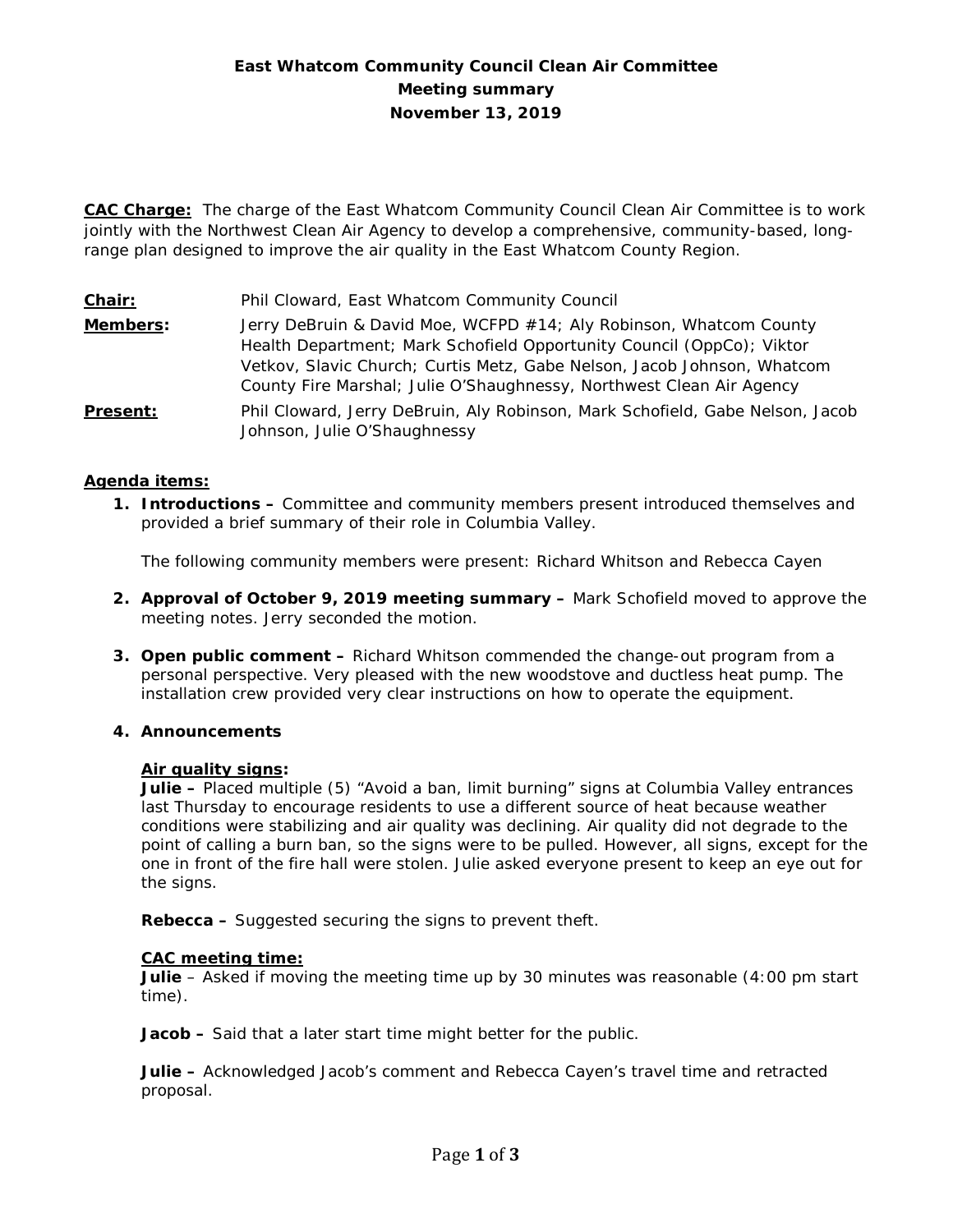# **Dissolution of KendallWatch:**

**Mark –** Brought up the discontinuation of KendallWatch and the possibility of including another community group on the committee.

**Jerry –** Understands that a new community, block-watch group may be forming. The name is Columbia Valley Watch.

**Aly** – Asked if it is appropriate to have a new community group take the place of KendallWatch for the purposes of this committee.

**Phil & Richard** – Suggested waiting to see what happens with the new group and invite them to join the committee later, if appropriate.

## **5. Wood stove replacement update**

**Mark –** Community Energy Challenge (CEC) and the low-income weatherization programs are assisting the with woodstove change-out program. On the CEC side, there are ten active projects underway. On the weatherization side, there are approximately seven active projects. Inquiries are still coming in on the project and the intake process has been streamlined. This should lessen any confusion the community may have experienced on who to contact and what program they are eligible.

# **6. Biomass/smoke reduction fall event**

### **Biomass committee**

**Phil –** The biomass committee started out with the concept of a wood bank to provide residents with dry fuel, which would result in clean burning. Currently, the committee is in the process of purchasing 150 cords of dry maple wood from Sierra Pacific and putting up a temporary hoop building to store the logs. The wood bank is under the Co-op because of insurance and available work force purposes. Hope that wood will be available fairly soon. Working through issues with L & I and permitting for the hoop building.

**Jacob –** Will check with Curtis Metz on the status of the hoop building.

**Phil –** Will provide any information necessary for a permit. The issue is regarding a conditional use permit for the land where logs have been stored for many years.

### **Chipping**

**Rebecca –** Has become aware of a grant opportunity via email from Aly. Plans to work with Julie and Aly to investigate and apply if appropriate.

**Aly –** The Whatcom Community Foundation has a "Project Neighborly" grant to support community-generated projects that enhance neighborliness and community capacity building. The grant is fairly small (\$5,000), but could be used to further advance chipping efforts and other disposal opportunities such as tires, appliances and solid waste. If disposal efforts are expanded beyond clean-green waste, this would be an opportunity to work with Appliance Depot and the environmental health team to see what capacity can be added to make it a more comprehensive event.

**Rebecca –** Asked how much money is currently available for future chipping events. **Julie –** NWCAA is committed to supporting future chipping event, but hopes that additional funding sources come forward. One source may be Whatcom County.